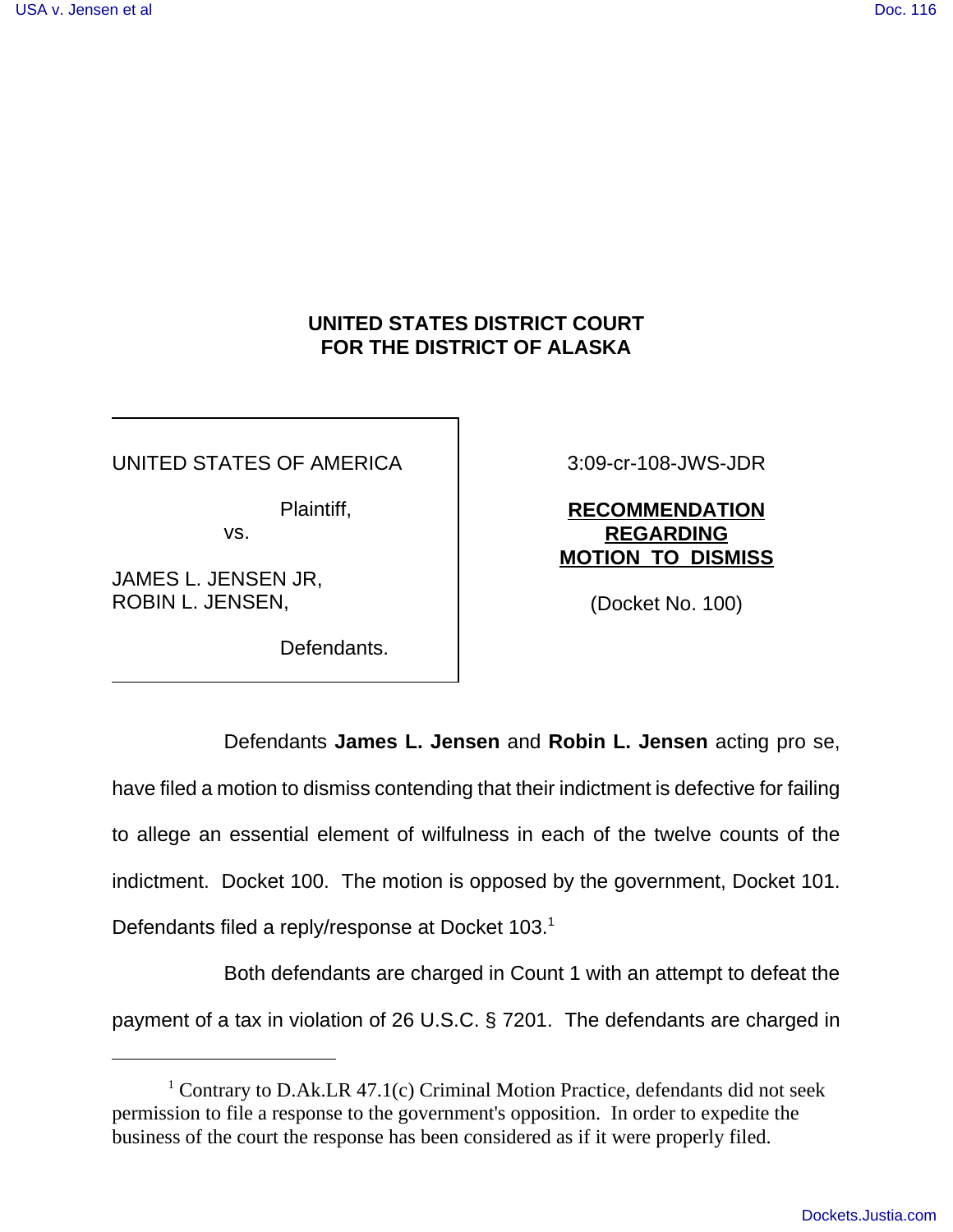Counts 2 through 4 with unlawfully filing a joint false income tax return in violation of 26 U.S.C. § 7206(1). James Jensen is charged in Counts 5 through 8 and Robin Jensen in Counts 9 through 12 with wilfully failing to file an income tax return in violation of 26 U.S.C. § 7203.

The parties agree that an indictment is sufficient if it, first, contains the elements of the offense charged and fairly informs the defendant of the charge against which he must defend and "second, enables him to plead an acquittal or conviction and bar a future prosecution for the same offense." *See* Hamling v. United States, 418 U.S. 87, 117 (1974). Each count of the indictment alleges the element of wilfulness. The defendants seek to impose an additional requirement that wilfulness must be defined in the indictment as being "motivated or prompted by bad faith or evil intent." Motion to Dismiss, Docket 100, p.2.

The defendants fail to note the distinction between the requirements of alleging a crime in an indictment and proving that crime at trial. In United States v. Pomponio, 429 U.S. 10, 97 S.Ct. 22, (r'hrg denied 1976) the United States Supreme Court held that the term "wilful" in the context of statutes prohibiting wilfully filing a false income tax return means a voluntary, intentional violation of a known legal duty and there is no requirement of finding of "evil motive" beyond a specific intent to violate the law. The Supreme Court cited with approval several opinions of the Courts of Appeal including the Ninth Circuit's opinion in United States v. Hawk, 497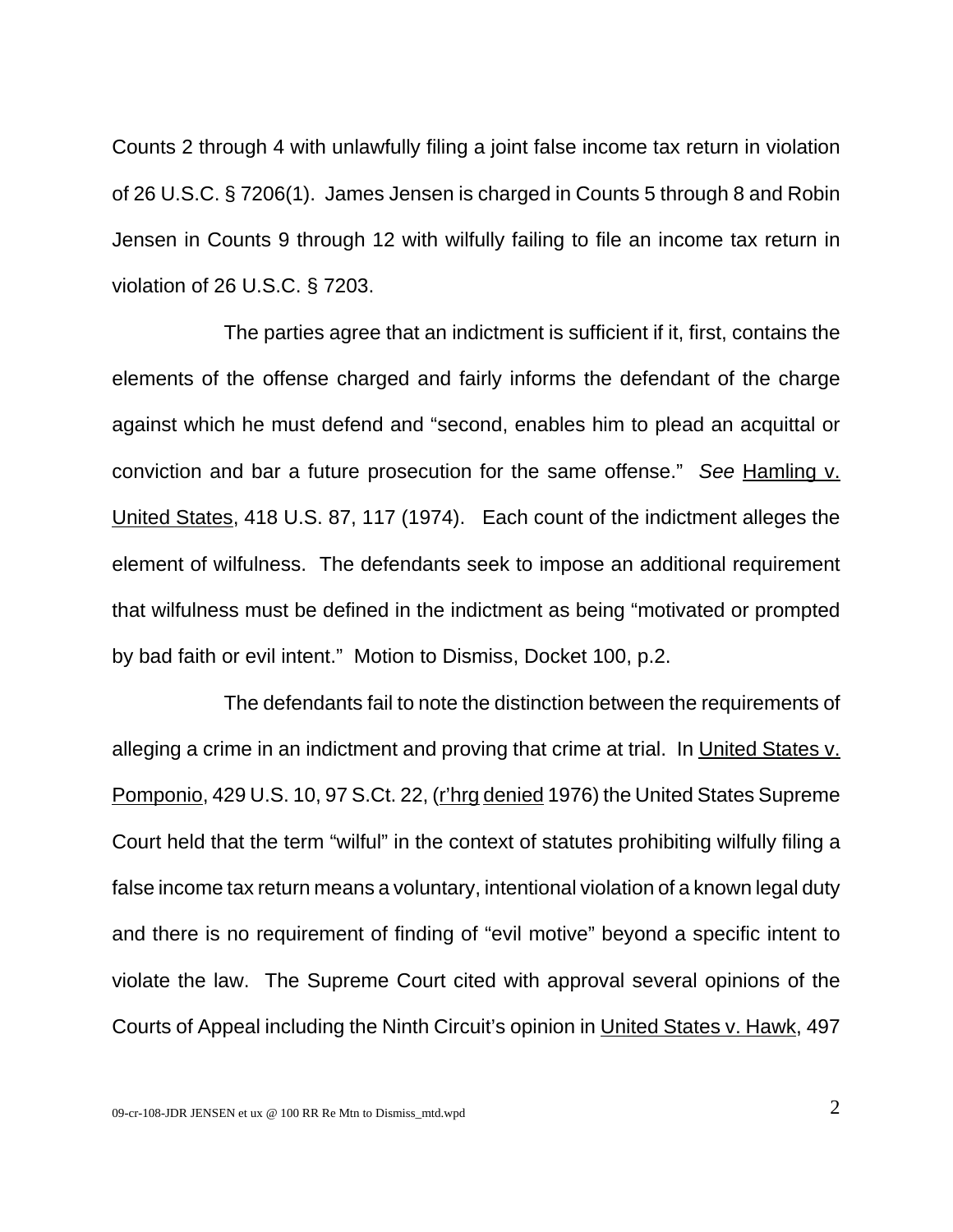F.2d 365, 366-369, cert. denied 419 U.S. 838 (1974). *See* also United States v. Powell, 955 F.2d 1206, 1210 ( $9<sup>th</sup>$  Cir. 1991) (Instruction of wilfulness need not include "bad faith" or "bad purpose." Neither bad purpose nor evil motive is an independent element of a wilful failure to file under the statutory requirements to file tax returns).

The Jensens seize upon the language in Spies v. United States, 317 U.S. 492, 498 (1943) to support their argument that the element of wilfulness requires a showing and hence an allegation of evil motive or intent. In Spies the Supreme Court explained that the word "wilful" has many meanings and its construction often depends upon its context such as whether it is being applied to non payment of a tax or to the failure to make a tax return. The court stated: "mere voluntary and purposeful, as distinguished from accidental, omission to make a timely return might meet the test of wilfulness." *Id.* Without a clear showing of Congressional intent the Supreme Court was not willing to assume that mere knowing and intentional default in payment of a tax where there has been no wilful failure to disclose the liability constitutes a criminal offense. "We would expect wilfulness in such a case to include some element of evil motive and want of justification in view of all the financial circumstances of the taxpayer." *Id.* In Pomponio, supra, the Supreme Court cited Spies in its recitation that there is no requirement to find "evil motive" beyond a specific intent to violate the law.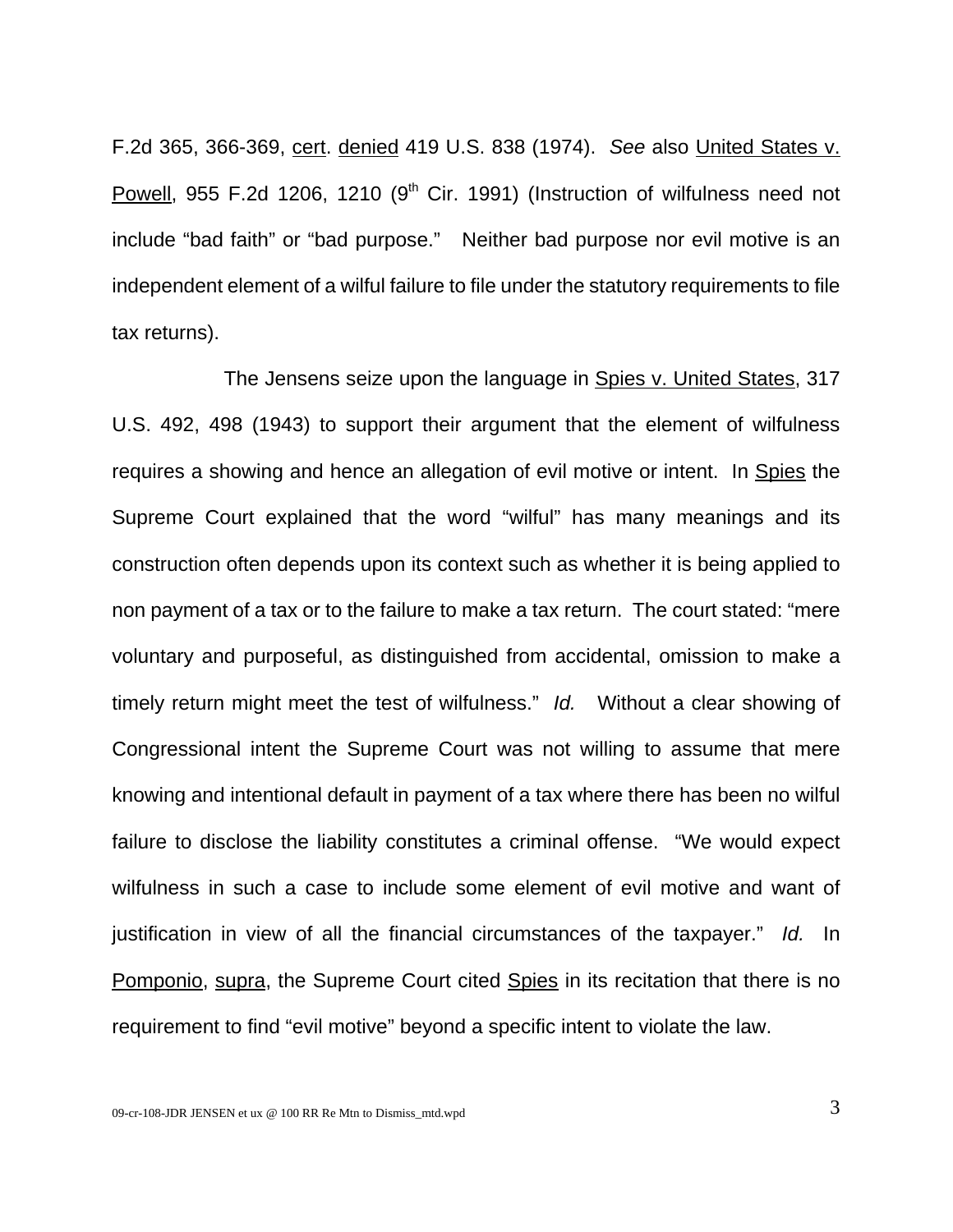The defendants also cite United States v. Murdock, 290 U.S. 389 (1933) in their argument that bad faith or evil intent must be shown to meet the requirement of wilfulness. In Murdock, respondent Murdock was indicted for refusal to give testimony and supply information as to deductions claimed on certain income tax returns for monies paid to others. The applicable statute requiring him to answer certain questions did not make a bad purpose or evil intent an element of the offense of refusing to answer. The applicable statute denounced a wilful failure to do various things thought to be requisite to a proper administration of the income tax law. The Supreme Court affirmed the circuit court holding that the government had met its burden of showing more that a mere voluntary failure to supply information, with intent, and good faith to exercise the constitutional privilege to remain silent. The Supreme Court recognized that Murdock's refusal to answer was intentional and lacked legal justification, although the jury might have found that it was not prompted by bad faith or evil intent which the statute made an element of the offense for refusal to give testimony.

The defendants have misread and misapplied their cited case law as to requirements for a lawful indictment. At trial the parties may argue the appropriate language and definition of wilfulness for jury instructions. The indictment, however, is sufficient to give defendants adequate notice of the charges against them and the indictment need not recite "bad faith" or "an evil purpose" to be legally sufficient.